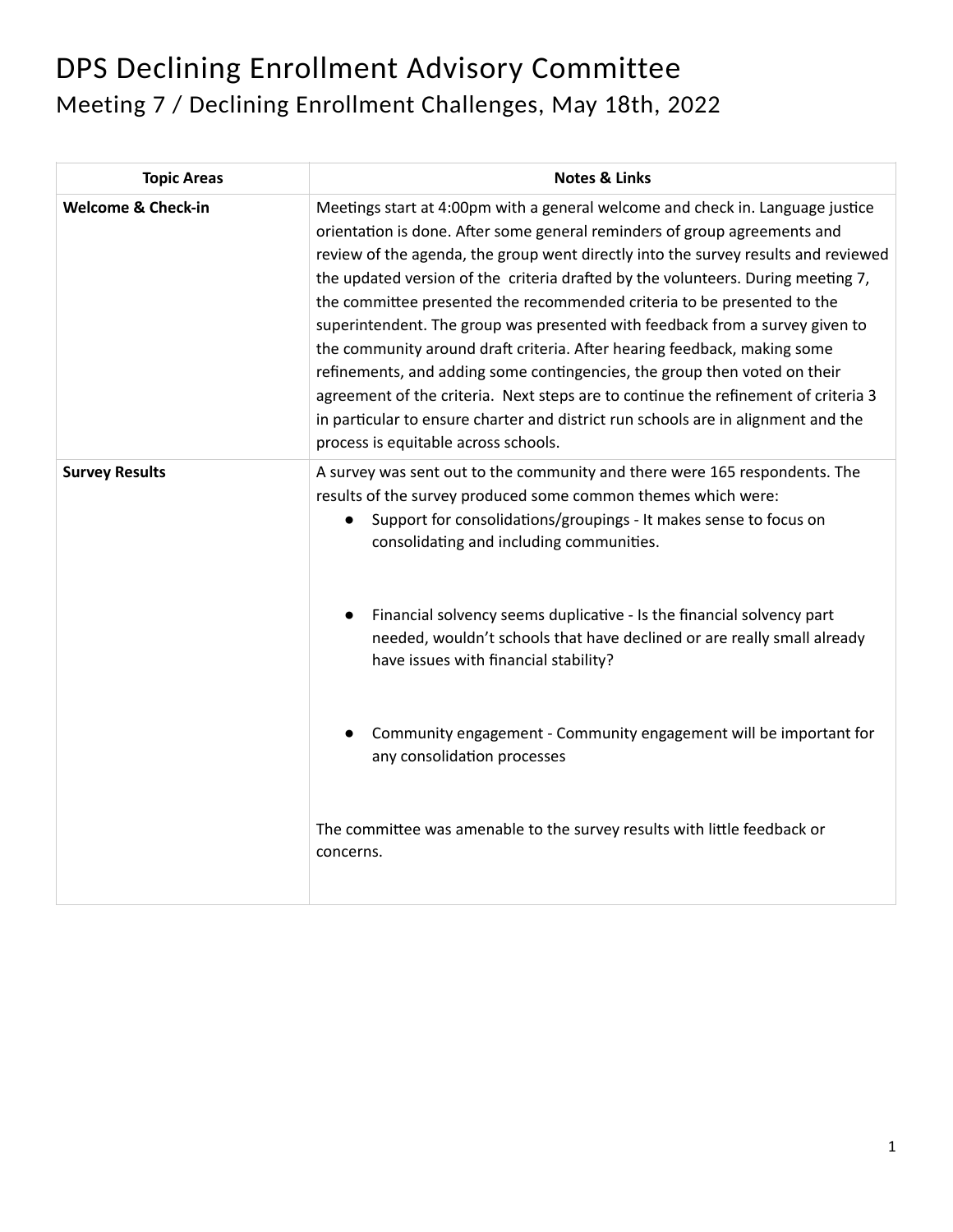| <b>Topic Areas</b>  | <b>Notes &amp; Links</b>                                                                                                                                                                                                                                           |
|---------------------|--------------------------------------------------------------------------------------------------------------------------------------------------------------------------------------------------------------------------------------------------------------------|
| <b>The Criteria</b> | The final version of the criteria was presented and voted on by the committee to<br>be presented to the board and superintendent. This criteria includes guiding<br>principles and equity guardrails as part of the process for school closure/<br>consolidation.  |
|                     | • Criteria 1 - District-run Schools with Low Enrollment                                                                                                                                                                                                            |
|                     | <b>What -</b> Criteria 1 identifies District schools with critically low<br>enrollment that are unable to provide quality programming<br>without budget assistance or external sources of funding.                                                                 |
|                     | Criteria 2 - Proactively Identifying District-run Schools<br>with Declining Enrollment                                                                                                                                                                             |
|                     | <b>What -</b> Criteria 2 proactively identifies District schools that are<br>declining in enrollment <b>before</b> they enter a state of critically low<br>enrollment.                                                                                             |
|                     | <b>Criteria 3 - Financially Insolvent Charter Schools</b><br>What - Criteria 3 identifies Charter schools that are failing to<br>remain financially solvent.                                                                                                       |
|                     | The committee presented the criteria and then split into their affinity groups for<br>any additional thoughts and refinements. While there were some remaining<br>concerns, the group was able to move forward with finalizing the criteria for<br>recommendation. |